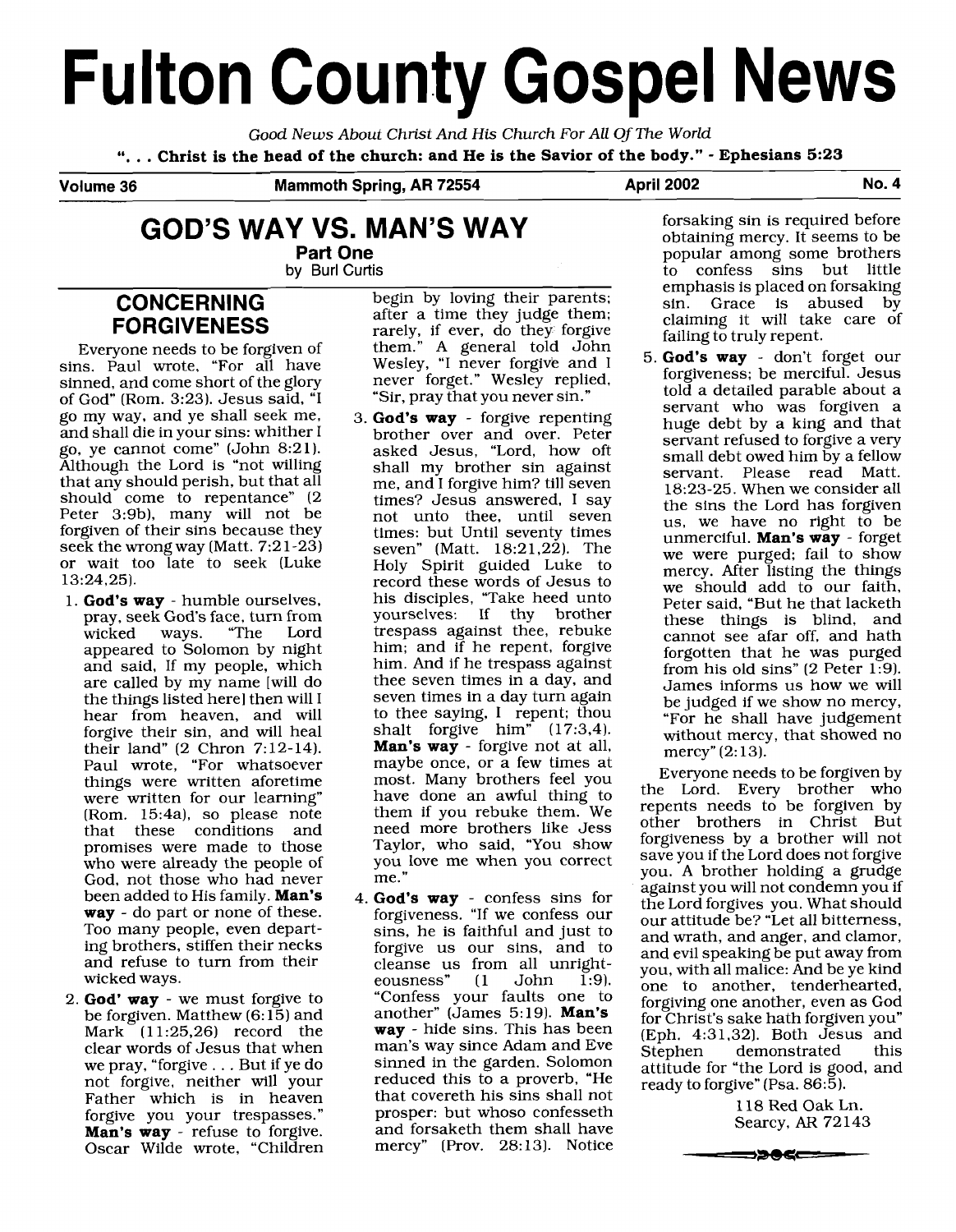#### **FULTON COUNTY GOSPEL NEWS**  USPS Publication **#211780**

... is a Periodical publication issued monthly by the Church of Christ at Third and Bethel (P.O. Box 251), Mammoth Spring, **AR** 72554-025 1. **POSTMASTER: Please mail all changes of address to the above address.** 

**FCGN** is mailed free of charge to any who care to receive it. We will be happy to add any names to the regular mailing list. If you send in a name we<br>must have a complete address, have a complete address, including number and street name, or<br>R.R. or HCR number, plus box number, or a P.O. Box number and the **NINE DIGIT ZIP CODE.** This paper is supported by voluntary contributions for which we are grateful. Financial information will be furnished upon request. **Mail all address corrections or manuscripts to:** 

#### **FULTON COllNTY GOSPEL NEWS P.O.** Box 251

Mammoth **Spring, AR** 72554

| TED J. CLARKE  EDITOR          |  |  |  |
|--------------------------------|--|--|--|
| Phone  (870) 625-3217          |  |  |  |
|                                |  |  |  |
| E-Mail  cocfcgn@ozarks.com     |  |  |  |
| Website                        |  |  |  |
| www.fultoncountygospelnews.org |  |  |  |
| Joseph Chase - Webmaster       |  |  |  |

#### **THE FATHER GAVE, HIS SON OBEYED**

E-mail: chasejoseph@yahoo.com

#### **by Darrell** Broking

The plea for obedience to the truth is at times countered with, "For by grace are ye saved" (Ephesians 2:8), or "Being justified freely by his grace" (Romans 3:24). Often the tactic is employed to discredit the Bible doctrine of adherence to matters of obligation. The quotation of scripture is commendable. However, failure to rightly divide the word of truth (2 damning consequences.

The "faith only" advocate decries obligation to the specific pattern of<br>New Testament Christianity, Christianity, regarding such as voiding the grace of God. "Salvation is a free gift offered without any effort on man's part!", is extolled by some with the diligence and force of a speeding freight train. At times more energy is spent advocating this doctrine, than would be spent obeying the truth! After all Jesus said, "My yoke is easy, and my burden is light" (Matthew 1 1:30).

As one considers all that the Bible has to say about works, it is evident that there is a type of work forbidden and a type commanded. As far as meritorious works are concerned, Paul said, "There is none righteous, no, not one" **(Romans** recorded the zeal of national Israel in Romans 10:2-3: "For I bear them record that they have a zeal of God, but not according to knowledge. For they being ignorant of God's righteousness, and going about to establish their own righteousness, have not submitted themselves to the righteousness of God." Jesus said, "When ye shall have done all those things which are commanded you, say, We are unprofitable servants: we have done that which was our duty to do" (Luke 17:10). Our righteousness fails, His avails.

Working in conjunction with the salvation by faith and faith alone doctrine, is the unscriptural idea that we are not under law today. When Paul said, "Therefore we conclude that a man is justified by faith without the deeds of the law" (Romans 3:28), he was comparing the New Testament law with the Old Testament law, respectively. Back in verse 27 the inspired apostle defined "the faith" as law. The works of the Old Testament law are forbidden in this dispensation. In fact, the Christian who engages in the works of the Old Testament downward, slipping away from the Lord's good grace (Galatians 5:4).

As we examine James 2:24, it is evident that the Lord expects a certain type of work from man in conjunction with his "justification." Notice his inspired words. "Ye see then how that by works a man is justified, and not by faith<br>only." Those running about Those running removing the Bible doctrine of faith coupled with works must ignore the fact that the Scripture's sole reference to "faith only" is one of **condemnation.** 

While discussing the gospel as God's power to save, Paul said, "therein is the righteousness of God revealed from faith unto faith" (Romans 1:16-17). This is the righteousness that man must submit to, or obey. The first<br>mention of "faith" in the mention aforementioned verse relates to<br>faith in Romans 10.17. The faith in Romans  $10:17$ . revelation of God's will to man produces faith. "Unto faith" is dealing with man's acceptance and submission to God's will. This is the faith discussed in Hebrews 11: 16. "But without faith it is impossible to please him: for he that cometh to God must believe that he is, and that he is a rewarder of them that diligently seek him."

Notice that the Hebrew writer discussed "coming" to God. Who can deny that his coming takes place with effort on man's part? Is one in the process of coming to work, while he is lounging on the sofa viewing television? Will such a one tell his employer that he was at work by faith alone? Will a paycheck be forthcoming? Neither will this work in God's spiritual realm.

The lover of truth realizes that obedience to the Lord's teaching is essential to one's salvation. Denial of such is evidence of hatred toward the Lord  $(John 14:15)$ . It is positioning one's self as an enemy<br>of the Lord (John 15:14). Lord (John Regardless of the attempts by the "faith alone" proponents, their efforts actually negate God's gifts of grace and mercy. May we never be guilty of this abominable sin!

The faith is to be obeyed (Acts 6:7). Then and only then is man's soul purified (1 Peter 1:22). Again it is written, "But God be thanked, that ye were the servants of sin, but **ye have obeyed from the heart** that form of doctrine which was delivered you. Being then made free from sin, ye became the<br>servants of righteousness" righteousness" [Romans 6: 17- 18). Serving God's righteousness is the work we must be involved in.

Isn't this the lesson we have learned from Christ Himself? "God so loved the world that he gave his only begotten Son" (John 3:16). Does the fact that God gave His Son, mean that His gift was effortless on the part of His Son? John 10: 17- 18 will answer that question with a resounding no! Remember friends, "Though he were a Son, yet learned he obedience by the things which he suffered; And being made perfect, he became the author of eternal salvation unto all them that obey him." (Hebrews 5:8-9). the Father gave, the Son obeyed! To receive God's gifts, we must do likewise.

> 206 Willow Circle Mtn. City, TN 37683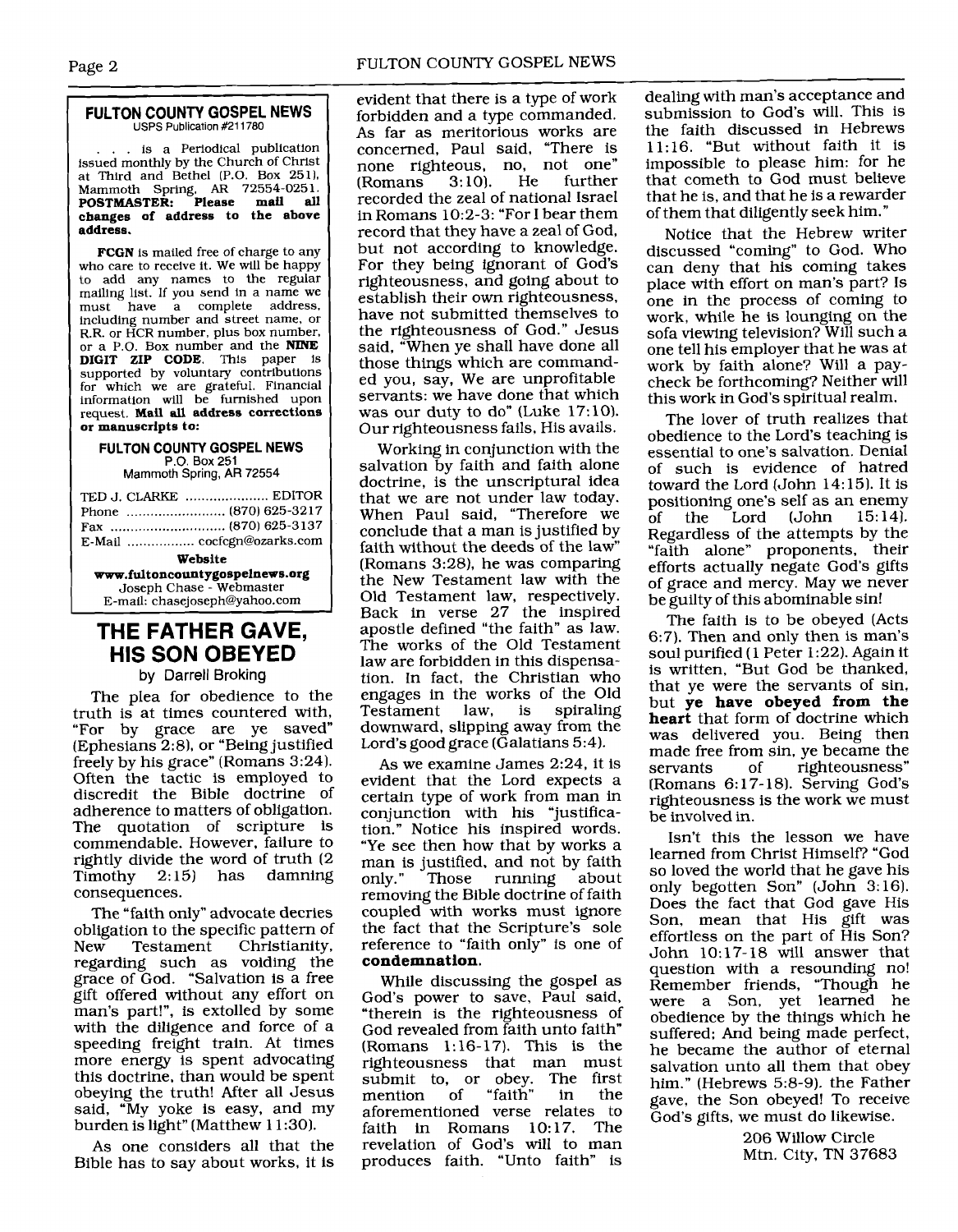#### **SILENCE OF THE SCRIPTURES: Noah, A Case In Point**  By Tracy Dugger

"Not that argument again. You people have wore out poor ole' Noah in tying to sustain your 'Silence of the Scriptures' argument. I wish you would at least use something fresh." This is what is sometimes heard from the lips of those attempting to defend mechanical instruments of music in worship. However, is it not still true that God commanded Noah to build an ark from gopher wood? Was Noah permitted to use another kind of wood? If he would have used cedar, would God have considered that obedience or disobedience to the divine directive? By God specifying to Noah what kind of wood to use did this not exclude all other kinds? If Noah had chosen to use another kind of wood, would Moses have been inspired to write, *"Thus did Noah; according to all that God commanded him, so did he."* Would Peter have written that Noah was *"a preacher of righteousness"* (2 Peter 2:5)? Would he have recorded for us, *"Which sometime were when once the longsuffering of God waited in the days of Noah, while the ark was a preparing, wherein* **few,** *that is, eight souls were saved by water."* (1 Peter 3:20)?

Yes friends, this account perfectly illustrates the hermeneutical principle of the silence of the Scriptures. By God's silence regarding oak, cedar, or any other kind of wood, these are excluded. When God told Noah what to use (gopher wood), all other types were ruled out!

To use a "traditional" or "old" argument against a false position is nothing to be ashamed about. Paul argues for the existence of God through the creation in Romans 1. Because David did the same a thousand years before in Psalms 19, are we to conclude that such is unacceptable? Do not<br>our opposers often use the our opposers often use the<br>wonderful story of Noah to story of Noah encourage faithfulness in others? Is not this story told numerous times to our children? Does its frequency make it untrue? On

many occasions Bible writers use the story of Noah to teach a lesson (Ezekial, Jesus, Peter, etc).

Do those who oppose our continual use of Noah tire of hearing the numerous lessons of Old Testament characters presented by new Testament writers (Romans 4-5; James 2; Hebrews 11; Galatians)? Are there no lessons we can learn from the Old Testament (Romans 15:4)?

We will quit using "that same ole argument" as soon as it is answered. Just as Old Testament principles are recorded for our learning (Romans 15:4), Paul still stated, *\*\*Let the word of Christ dwell in you richly in all wisdom; teaching and admonishing one another in psalms and hymns and spiritual songs, singing with grace in your hearts to the Lord. And whatsoever ye do in word or deed, do all in the name of the Lord Jesus, giving thanks to God and the Father by him"*  (Colossians 3: 16- 17).

> 8900 Manchaca Road Austin, TX 78748

#### **IF IT WEREN'T SO SERIOUS, IT WOULD BE FUNNY**  By Eddy Gilpin

━━≫●≤━━

Recently I read an article in which comparisons were made with how man deals with certain problems. For example, the article revealed that in dealing with malaria we kill the mosquito. In dealing with diseases involving germs we kill the germs. Also, in the carcinogen asbestos, it was removed from all public facilities. Other hazardous materials are dealt with in similar fashions.

However, when it comes to alcohol-related problems, it is considered illogical and unethical<br>to annihilate the cause of it alcohol itself. Why? Because is is said that to destroy beverage alcohol is to infringe upon personal liberties. Thousands of people are killed as a result of it each year, but it is viewed as an<br>"infringement upon personal "infringement upon p<br>liberties." How does liberties." How does such "reasoning" appear to one who

has lost an innocent child to a drunk driver?

In recent years great attempts have been made to punish tobacco companies for diseases which their products cause and to force them to pay for programs aimed at reducing the number of minors using their products. While I am not sympathetic to tobacco use in any form, I do wonder why the tobacco companies are targeted when alcohol is the greater killer of innocent people. Alcohol kills about 100,OO people annually at a cost to taxpayers of about \$99 billion a year. Eighty percent of this cost is<br>health related. Nearly 2,000 health related. Americans were killed by teenage drunken drivers last year. In Virginia, there were 934 fatalities due to automobile accidents in 1998. Of these, 336 involved alcohol (that's 36%). Why is it then that the mosquito is killed to combat the malaria, the cigarette is attacked to combat the cancer, but the alcohol is seen as a "liberty" in light of all the problems it causes?

The Bible is clear regarding its use. "Wine is a mocker, strong drink is raging: and whosoever is deceived thereby is not wise" (Prov. 20:1). "Who hath woe? who hath sorrow? who hath contentions? who hath babbling? who hath wounds without cause? who hath redness of eyes? They that tarry long at the wine; they that go to seek mixed wine. Look not thou upon the wine when it is red, when it giveth his colour in the cup, when it moveth itself aright. At the last it biteth like a serpent, and stingeth like an adder" (Prov. 23: 29-32). "Envyings, murders, drunkenness, revellings, and such like: of the which I tell you before, as I have also told you in time past, that they which do such things shall not inherit the kingdom of God" (Gal. 5:2 1). It is indeed one of the scourges of the ages, and its prohibition by Scripture is not an "infringement upon personal liberties," but rather a warning to safeguard life - both physically and spiritually.

> 1840 Tucker Land Salem, VA 24153

═══╒═══